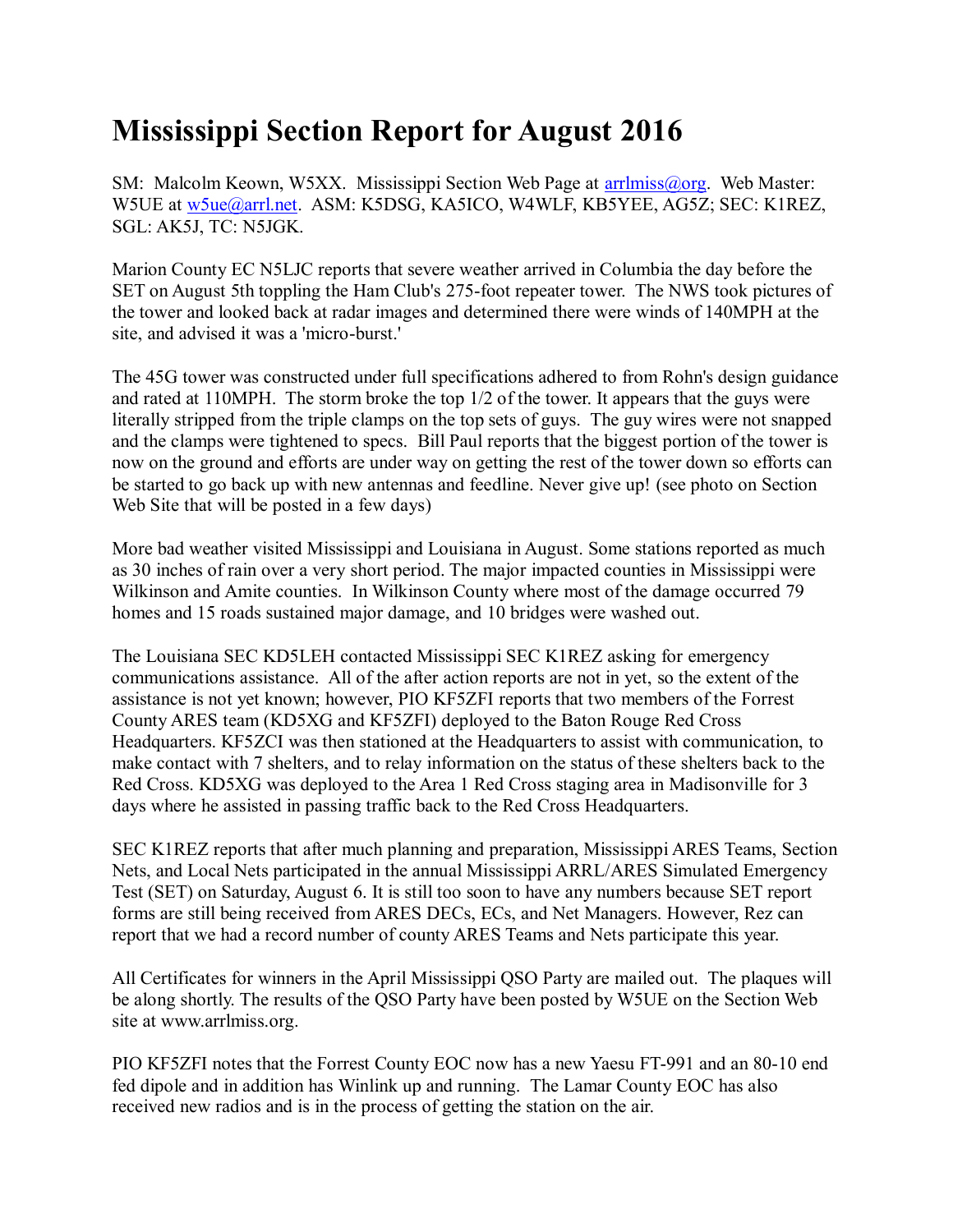Yalobusha County AEC, KD5NDU reports that their Bridgecom BCR-50 2 Meter Repeater has been received and the coordinated frequencies have been requested. David has also been working on the housing and solar power for the repeater, so it will be totally off the grid.

The ARRL Foundation Office has announced that WE5ROK of Steens has been awarded the Jackson County ARA Scholarship and the Mississippi Scholarship. Congratulations Ryann!

And on your short range calendar pencil in October 15 for the ARRL Day in the Park in Columbia (POC:AF5NG), November 11-12 for the Jackson County Hamfest in Ocean Springs at the St. Martin Community Center (POC: K5MOZ), December 10 for the Poplarville Hamfest at the Pearl River County EOC (POC: K5RDA), and January 27-28 for the Capital City Hamfest at the Trademart in Jackson (POC: K5GCY).

Due to an IT problem at ARRL Headquarters the listing for new Hams in Mississippi, upgrades, and new ARRL Members is not available for August. We will catch up next month.

As of August 31 ARRL Membership in Mississippi was 1,096 up one from the last report on July 31. Hopefully the membership decline in reaction to the dues increase is over.

And last but not least welcome to KE5BSB as EC for Itawamba County, K4FMH as EC for Madison County, KG5GMI as EC for Hinds County, AC5Q as Assistant EC for Itawamba County, and KD5XG as OES.

SEC/DEC Reports for August 2016: K1REZ (SEC), KB0ZTX (NW MS), WX5N (NE MS), KC5IMN (EC MS), KB5VE SE MS, and KD4VVZ (Gulf Coast).

EC Reports for August 2016: WM5A (Rankin), WB5CON (Alcorn), AE5FK (Walthall), KF5IAY (Carroll and Montgomery), KA5ICO (Chickasaw), KC5IIW (Scott), KF5IMA (Lafayette), KC5IMN (Copiah, Hinds, Madison), N5LJC (Marion), KF5MWE (Clarke), KE5MIS (Yalobusha), K5MOZ (Jackson), N5MZ (Forrest), WX5N (Prentiss), K5NRK (Warren), N9OKV (Harrison), AF5PO (Tishomingo), N5SP (Lamar), WA5TEF (Lee), N5UDK (Stone), KD4VVZ (George), KE5WUN (Panola), KF5WVJ (DeSoto), KM5ZA (Lowndes), and KB0ZTX (Marshall).

Club Newsletter/Reports (Editor): Mississippi Coast ARA Splatter (KB9ZR) and the Meridian ARC Spark Gap (W5MAV).

HF Net Reports - sessions/QNI/QTC (Net Manager)

Magnolia Section Net 31/1092/11 (K5DSG)

MPP HF Net 2/16/0 (W5DIX)

MS Baptist Hams Net 4/13/0 (WF5F)

MSPN 31/1874/12 (K5NRK)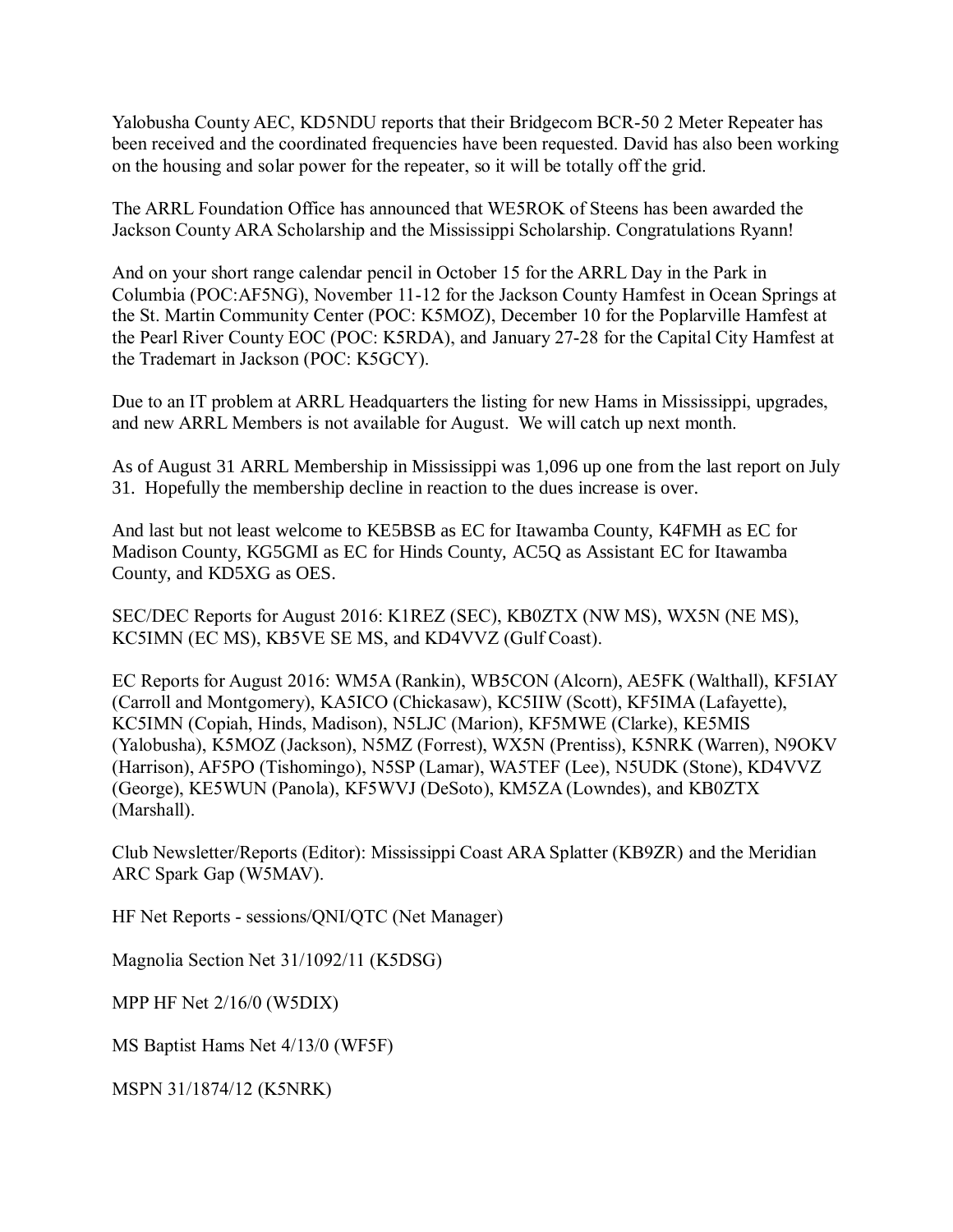## MS-NBEMS Net 5/14/3 (N5TQF)

VHF Net Reports - sessions/QNI/QTC (Net Manager)

Alcorn County ARES 5/56/0 (WB5CON)

Booneville and Prentiss County Weekly Net 5/74/0 (WX5N)

Capital Area Em Net 4/56/ (K5XU)

DeSoto County Emergency Training and Information Net 4/77/0 (KF5WVJ)

Hattiesburg ARC Emergency 2M Net 4/82/0 (K5TLL)

Hattiesburg 2M Simplex Net 1/12/0 (K5TLL)

Hattiesburg ARC 10M Simplex Net 4/33/0 (K5TLL)

Jackson County Em Net 27/584/2 (K5MOZ)

Lowndes County ARC Net 5/54/0 (KF5AZ)

Marion County HRC 5/30/0 (N5LJC)

MDXA Net 5/58/0 (N5GD)

Metro Jackson ARES Net 5/45/0 (AE5SK)

MPP 2M Net 4/44/0 (W5DIX)

MS Coast Em Services, WX, Training, and Tech Net 5/79/0 (KB9ZR)

Miss/Lou Em Net 4/42/0 (K5NRK)

Northeast MS Skywarn Net 5/64/0 (WA5TEF)

Olive Branch ARC Net 17/126/0 (KF5QGF)

Rankin County ARES Net 4/65/0 (KG5AVT)

Scott County ARES Training Net 5/53/0 (KC5IIW)

Scott County ARES Simplex Net 4/16/0 (KC5IIW)